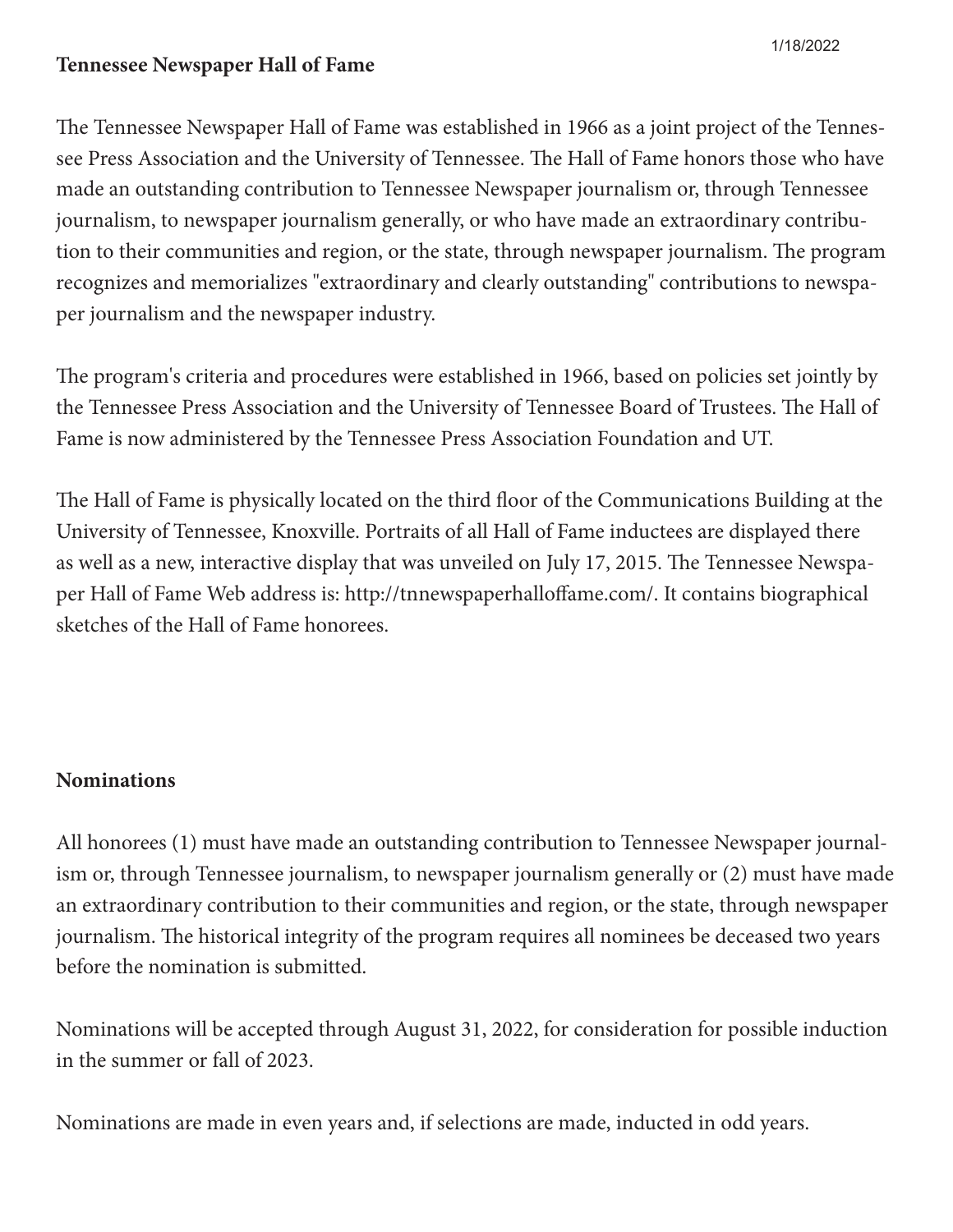## **NOMINATION FORM Tennessee Newspaper Hall of Fame**

| Information about the nominee:                            |                                                                                                |  |  |
|-----------------------------------------------------------|------------------------------------------------------------------------------------------------|--|--|
|                                                           |                                                                                                |  |  |
| if known:                                                 | Names and addresses of newspapers with which the nominee was associated. Please include dates, |  |  |
|                                                           |                                                                                                |  |  |
|                                                           |                                                                                                |  |  |
|                                                           |                                                                                                |  |  |
| Nearest living descendants and their contact information: |                                                                                                |  |  |
| Accomplishments:                                          |                                                                                                |  |  |
|                                                           |                                                                                                |  |  |
|                                                           |                                                                                                |  |  |
|                                                           |                                                                                                |  |  |
|                                                           |                                                                                                |  |  |
|                                                           |                                                                                                |  |  |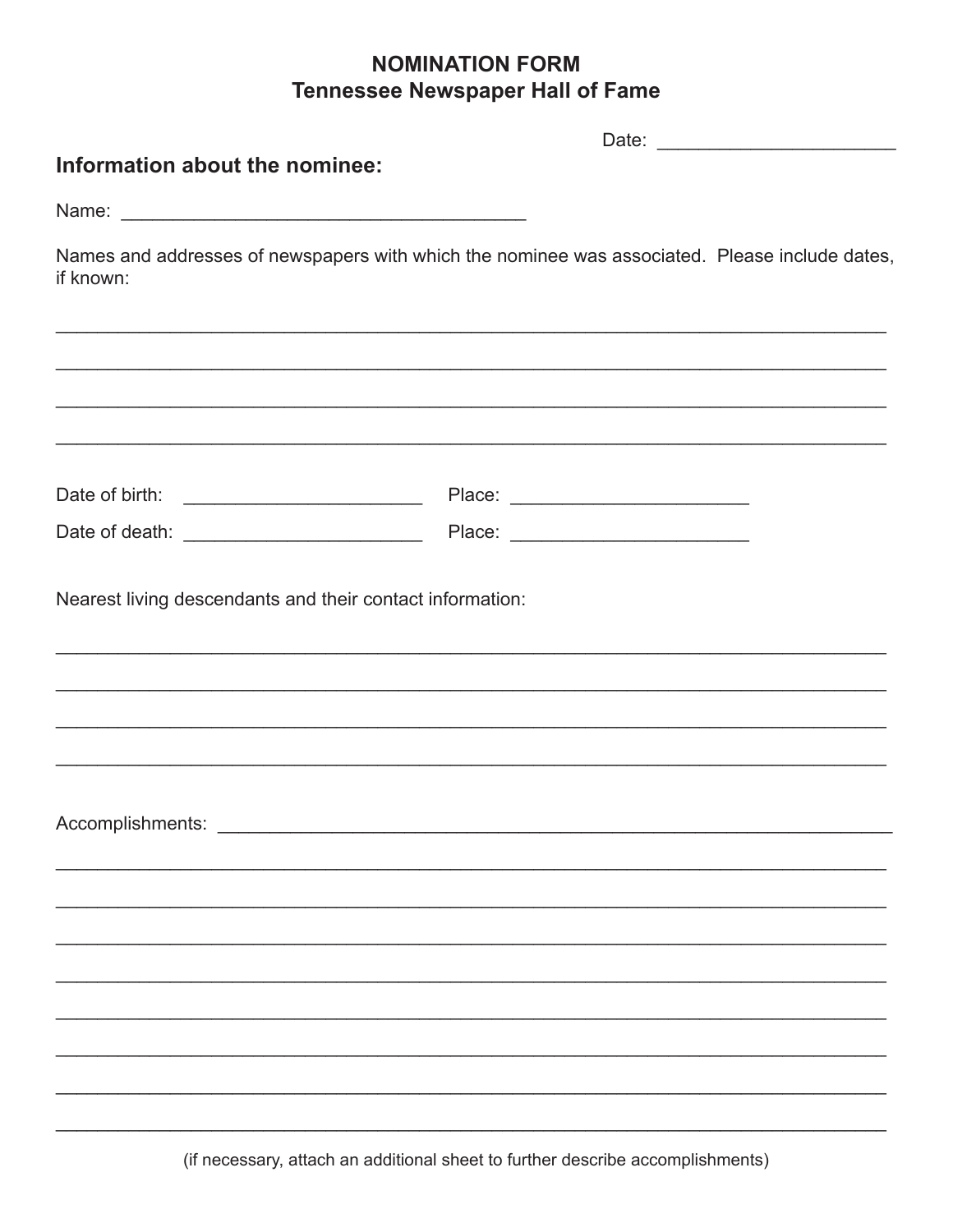| Nomination Form — Tennessee Newspaper Hall of Fame — Page 2 |  |  |  |  |
|-------------------------------------------------------------|--|--|--|--|
|-------------------------------------------------------------|--|--|--|--|

Complete biography: \_\_\_\_\_\_\_\_\_\_\_\_\_\_\_\_\_\_\_\_\_\_\_\_\_\_\_\_\_\_\_\_\_\_\_\_\_\_\_\_\_\_\_\_\_\_\_\_\_\_\_\_\_\_\_\_\_\_\_\_\_\_

\_\_\_\_\_\_\_\_\_\_\_\_\_\_\_\_\_\_\_\_\_\_\_\_\_\_\_\_\_\_\_\_\_\_\_\_\_\_\_\_\_\_\_\_\_\_\_\_\_\_\_\_\_\_\_\_\_\_\_\_\_\_\_\_\_\_\_\_\_\_\_\_\_\_\_\_\_\_\_\_ (if necessary, attach an additional sheet for further biographical information)

 $\mathcal{L}_\text{max} = \frac{1}{2} \sum_{i=1}^{n} \frac{1}{2} \sum_{i=1}^{n} \frac{1}{2} \sum_{i=1}^{n} \frac{1}{2} \sum_{i=1}^{n} \frac{1}{2} \sum_{i=1}^{n} \frac{1}{2} \sum_{i=1}^{n} \frac{1}{2} \sum_{i=1}^{n} \frac{1}{2} \sum_{i=1}^{n} \frac{1}{2} \sum_{i=1}^{n} \frac{1}{2} \sum_{i=1}^{n} \frac{1}{2} \sum_{i=1}^{n} \frac{1}{2} \sum_{i=1}^{n} \frac{1$ 

 $\mathcal{L}_\text{max} = \frac{1}{2} \sum_{i=1}^{n} \frac{1}{2} \sum_{i=1}^{n} \frac{1}{2} \sum_{i=1}^{n} \frac{1}{2} \sum_{i=1}^{n} \frac{1}{2} \sum_{i=1}^{n} \frac{1}{2} \sum_{i=1}^{n} \frac{1}{2} \sum_{i=1}^{n} \frac{1}{2} \sum_{i=1}^{n} \frac{1}{2} \sum_{i=1}^{n} \frac{1}{2} \sum_{i=1}^{n} \frac{1}{2} \sum_{i=1}^{n} \frac{1}{2} \sum_{i=1}^{n} \frac{1$ 

 $\mathcal{L}_\text{max} = \frac{1}{2} \sum_{i=1}^{n} \frac{1}{2} \sum_{i=1}^{n} \frac{1}{2} \sum_{i=1}^{n} \frac{1}{2} \sum_{i=1}^{n} \frac{1}{2} \sum_{i=1}^{n} \frac{1}{2} \sum_{i=1}^{n} \frac{1}{2} \sum_{i=1}^{n} \frac{1}{2} \sum_{i=1}^{n} \frac{1}{2} \sum_{i=1}^{n} \frac{1}{2} \sum_{i=1}^{n} \frac{1}{2} \sum_{i=1}^{n} \frac{1}{2} \sum_{i=1}^{n} \frac{1$ 

 $\mathcal{L}_\text{max} = \frac{1}{2} \sum_{i=1}^{n} \frac{1}{2} \sum_{i=1}^{n} \frac{1}{2} \sum_{i=1}^{n} \frac{1}{2} \sum_{i=1}^{n} \frac{1}{2} \sum_{i=1}^{n} \frac{1}{2} \sum_{i=1}^{n} \frac{1}{2} \sum_{i=1}^{n} \frac{1}{2} \sum_{i=1}^{n} \frac{1}{2} \sum_{i=1}^{n} \frac{1}{2} \sum_{i=1}^{n} \frac{1}{2} \sum_{i=1}^{n} \frac{1}{2} \sum_{i=1}^{n} \frac{1$ 

\_\_\_\_\_\_\_\_\_\_\_\_\_\_\_\_\_\_\_\_\_\_\_\_\_\_\_\_\_\_\_\_\_\_\_\_\_\_\_\_\_\_\_\_\_\_\_\_\_\_\_\_\_\_\_\_\_\_\_\_\_\_\_\_\_\_\_\_\_\_\_\_\_\_\_\_\_\_\_\_

\_\_\_\_\_\_\_\_\_\_\_\_\_\_\_\_\_\_\_\_\_\_\_\_\_\_\_\_\_\_\_\_\_\_\_\_\_\_\_\_\_\_\_\_\_\_\_\_\_\_\_\_\_\_\_\_\_\_\_\_\_\_\_\_\_\_\_\_\_\_\_\_\_\_\_\_\_\_\_\_

\_\_\_\_\_\_\_\_\_\_\_\_\_\_\_\_\_\_\_\_\_\_\_\_\_\_\_\_\_\_\_\_\_\_\_\_\_\_\_\_\_\_\_\_\_\_\_\_\_\_\_\_\_\_\_\_\_\_\_\_\_\_\_\_\_\_\_\_\_\_\_\_\_\_\_\_\_\_\_\_

\_\_\_\_\_\_\_\_\_\_\_\_\_\_\_\_\_\_\_\_\_\_\_\_\_\_\_\_\_\_\_\_\_\_\_\_\_\_\_\_\_\_\_\_\_\_\_\_\_\_\_\_\_\_\_\_\_\_\_\_\_\_\_\_\_\_\_\_\_\_\_\_\_\_\_\_\_\_\_\_

\_\_\_\_\_\_\_\_\_\_\_\_\_\_\_\_\_\_\_\_\_\_\_\_\_\_\_\_\_\_\_\_\_\_\_\_\_\_\_\_\_\_\_\_\_\_\_\_\_\_\_\_\_\_\_\_\_\_\_\_\_\_\_\_\_\_\_\_\_\_\_\_\_\_\_\_\_\_\_\_

\_\_\_\_\_\_\_\_\_\_\_\_\_\_\_\_\_\_\_\_\_\_\_\_\_\_\_\_\_\_\_\_\_\_\_\_\_\_\_\_\_\_\_\_\_\_\_\_\_\_\_\_\_\_\_\_\_\_\_\_\_\_\_\_\_\_\_\_\_\_\_\_\_\_\_\_\_\_\_\_

\_\_\_\_\_\_\_\_\_\_\_\_\_\_\_\_\_\_\_\_\_\_\_\_\_\_\_\_\_\_\_\_\_\_\_\_\_\_\_\_\_\_\_\_\_\_\_\_\_\_\_\_\_\_\_\_\_\_\_\_\_\_\_\_\_\_\_\_\_\_\_\_\_\_\_\_\_\_\_\_

Why do you think the nominee should be included in the Tennessee Newspaper Hall of Fame?

Sources of information about the nominee, including names and contact information of people who may supply additional information, books and other materials:

 $\mathcal{L}_\text{max} = \frac{1}{2} \sum_{i=1}^{n} \frac{1}{2} \sum_{i=1}^{n} \frac{1}{2} \sum_{i=1}^{n} \frac{1}{2} \sum_{i=1}^{n} \frac{1}{2} \sum_{i=1}^{n} \frac{1}{2} \sum_{i=1}^{n} \frac{1}{2} \sum_{i=1}^{n} \frac{1}{2} \sum_{i=1}^{n} \frac{1}{2} \sum_{i=1}^{n} \frac{1}{2} \sum_{i=1}^{n} \frac{1}{2} \sum_{i=1}^{n} \frac{1}{2} \sum_{i=1}^{n} \frac{1$ 

 $\mathcal{L}_\text{max} = \frac{1}{2} \sum_{i=1}^{n} \frac{1}{2} \sum_{i=1}^{n} \frac{1}{2} \sum_{i=1}^{n} \frac{1}{2} \sum_{i=1}^{n} \frac{1}{2} \sum_{i=1}^{n} \frac{1}{2} \sum_{i=1}^{n} \frac{1}{2} \sum_{i=1}^{n} \frac{1}{2} \sum_{i=1}^{n} \frac{1}{2} \sum_{i=1}^{n} \frac{1}{2} \sum_{i=1}^{n} \frac{1}{2} \sum_{i=1}^{n} \frac{1}{2} \sum_{i=1}^{n} \frac{1$ 

 $\mathcal{L}_\text{max} = \frac{1}{2} \sum_{i=1}^{n} \frac{1}{2} \sum_{i=1}^{n} \frac{1}{2} \sum_{i=1}^{n} \frac{1}{2} \sum_{i=1}^{n} \frac{1}{2} \sum_{i=1}^{n} \frac{1}{2} \sum_{i=1}^{n} \frac{1}{2} \sum_{i=1}^{n} \frac{1}{2} \sum_{i=1}^{n} \frac{1}{2} \sum_{i=1}^{n} \frac{1}{2} \sum_{i=1}^{n} \frac{1}{2} \sum_{i=1}^{n} \frac{1}{2} \sum_{i=1}^{n} \frac{1$ 

 $\mathcal{L}_\text{max} = \frac{1}{2} \sum_{i=1}^{n} \frac{1}{2} \sum_{i=1}^{n} \frac{1}{2} \sum_{i=1}^{n} \frac{1}{2} \sum_{i=1}^{n} \frac{1}{2} \sum_{i=1}^{n} \frac{1}{2} \sum_{i=1}^{n} \frac{1}{2} \sum_{i=1}^{n} \frac{1}{2} \sum_{i=1}^{n} \frac{1}{2} \sum_{i=1}^{n} \frac{1}{2} \sum_{i=1}^{n} \frac{1}{2} \sum_{i=1}^{n} \frac{1}{2} \sum_{i=1}^{n} \frac{1$ 

 $\mathcal{L}_\text{max} = \frac{1}{2} \sum_{i=1}^{n} \frac{1}{2} \sum_{i=1}^{n} \frac{1}{2} \sum_{i=1}^{n} \frac{1}{2} \sum_{i=1}^{n} \frac{1}{2} \sum_{i=1}^{n} \frac{1}{2} \sum_{i=1}^{n} \frac{1}{2} \sum_{i=1}^{n} \frac{1}{2} \sum_{i=1}^{n} \frac{1}{2} \sum_{i=1}^{n} \frac{1}{2} \sum_{i=1}^{n} \frac{1}{2} \sum_{i=1}^{n} \frac{1}{2} \sum_{i=1}^{n} \frac{1$ 

Do you have a photograph of the nominee? If not, where can one be obtained?

The Tennessee Newspaper Hall of Fame gallery is located in the Communications Building of the University of Tennessee—Knoxville. The newly renovated interactive Hall of Fame is capable of including photos, videos, and other historical material on each of the inductees. We encourage those submitting nominations to consider including as much material about the nominee as possible. Materials may be submitted electronically by contacting TPA headquarters or by including a CD with this nomination. (Or call ahead and arrange to share files via Google Drive or Dropbox.)

Is a CD included? \_\_\_\_\_\_\_\_\_\_\_\_\_\_\_\_\_